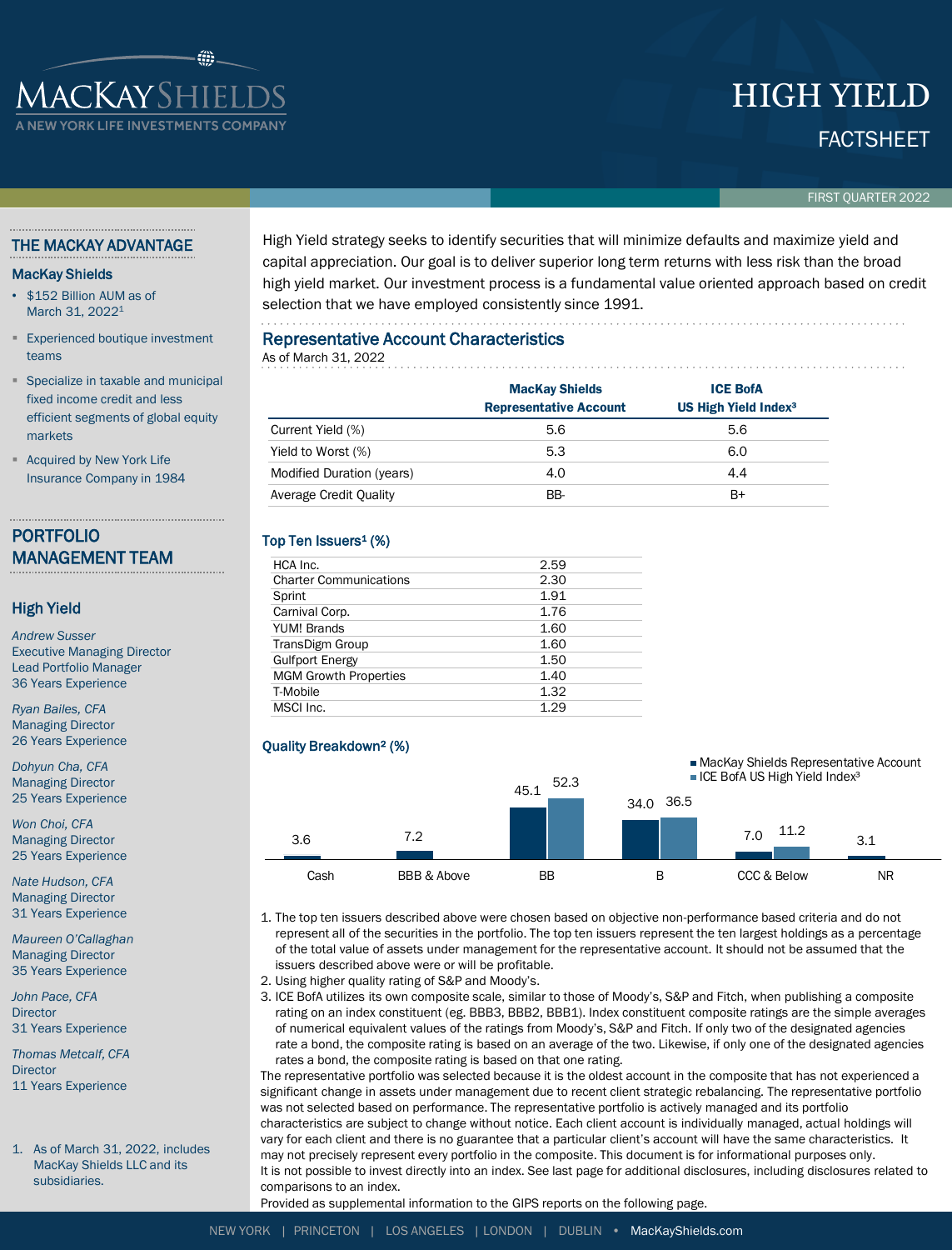

### Composite Disclosures

|                  | <b>MacKay Shields MacKay Shields</b><br><b>Composite Gross Composite Net</b> |                | <b>ICE BofA U.S. HY</b>    | <b>Composite</b> | Benchmark $1$ |        | <b>Composite</b> |                    | Internal          |
|------------------|------------------------------------------------------------------------------|----------------|----------------------------|------------------|---------------|--------|------------------|--------------------|-------------------|
|                  | <b>Returns</b>                                                               | <b>Returns</b> | Index <sup>1</sup> Returns | 3-Yr St Dev      | 3-Yr St Dev   | No. of | <b>Assets</b>    | <b>Firm Assets</b> | <b>Dispersion</b> |
| <b>Period</b>    | $(\%)$                                                                       | (%)            | (%)                        | (%)              | (%)           | Accts. | (SMil)           | (SMil)             | (%)               |
| 2022 (Thru 3/31) | $-3.4$                                                                       | $-3.5$         | $-4.5$                     | 8.1              | 9.1           | 30     | 6.804            | 151.937            | N/A               |
| 2021             | 5.9                                                                          | 5.3            | 5.4                        | 8.1              | 9.1           | 30     | 6.992            | 163.646            | 0.3               |
| 2020             | 7.2                                                                          | 6.7            | 6.2                        | 8.3              | 9.4           | 31     | 7,428            | 153.995            | 0.8               |
| 2019             | 14.2                                                                         | 13.6           | 14.4                       | 3.4              | 4.1           | 31     | 6.376            | 131.978            | 0.3               |
| 2018             | $-0.7$                                                                       | $-1.2$         | $-2.3$                     | 4.1              | 4.6           | 28     | 5,495            | 107,467            | 0.3               |
| 2017             | 7.7                                                                          | 7.1            | 7.5                        | 4.8              | 5.6           | 21     | 4.404            | 98.098             | 0.2               |
| 2016             | 16.8                                                                         | 16.2           | 17.5                       | 5.2              | 6.0           | 22     | 4,458            | 94,540             | 0.4               |
| 2015             | $-0.5$                                                                       | $-1.0$         | $-4.6$                     | 4.3              | 5.3           | 25     | 4.505            | 89.196             | 0.3               |
| 2014             | 2.7                                                                          | 2.2            | 2.5                        | 3.6              | 4.4           | 27     | 5.161            | 91.626             | 0.3               |
| 2013             | 7.1                                                                          | 6.6            | 7.4                        | 4.7              | 6.4           | 30     | 5,312            | 80.331             | 0.3               |
| 2012             | 14.2                                                                         | 13.6           | 15.6                       | 4.8              | 7.0           | 29     | 5.503            | 78.371             | 0.2               |

#### 1. ICE BofA US High Yield Index

The High Yield Composite includes all discretionary high yield accounts managed with similar objectives for a full month, including those accounts no longer with the firm. This strategy includes high-yield corporate debt securities, consisting of all types of high-yield domestic and foreign corporate debt securities that are rated below investment grade or, if unrated, that we determine to be of comparable quality. As of 10/1/09, the definition of the High Yield Composite was changed to exclude those accounts where management is shared with another team within MacKay Shields, and, as of 4/1/18, reverted back to allowing accounts with shared management in the composite so long as the other team had no influence on the high yield team's component of the account. Gross-of-fees composite performance reflects reinvestment of income and dividends and is a market-weighted average of the time-weighted return, before advisory fees and related expenses, of each account for the period since inception. Net-of-fees composite performance is derived by reducing the quarterly gross-of-fees composite returns by 0.125%, our highest quarterly fee. Policies for valuing investments, calculating performance, and preparing GIPS reports are available upon request. GIPS® is a registered trademark of CFA Institute. CFA Institute does not endorse or promote this organization, nor does it warrant the accuracy or quality of the content contained herein. Performance is expressed in US Dollars. The composite creation and inception date is 7/1/91. All portfolios in the composite are fee-paying portfolios. There can be no assurance that the rate of return for any account within a composite will be the same as that of the composite presented. Past performance is not indicative of future results.

MacKay Shields LLC, an SEC-registered investment adviser, claims compliance with the Global Investment Performance Standards (GIPS®) and has prepared and presented this report in compliance with the GIPS standards. The firm has been independently verified from January 1, 1988 through December 31, 2021. The verification report is available upon request. A firm that claims compliance with the GIPS standards must establish policies and procedures for complying with all the applicable requirements of the GIPS standards. Verification provides assurance on whether the firm's policies and procedures related to composite and pooled fund maintenance, as well as the calculation, presentation, and distribution of performance, have been designed in compliance with the GIPS standards and have been implemented on a firm-wide basis. Verification does not provide assurance on the accuracy of any specific performance report. A list including composite descriptions, pooled fund descriptions for limited distribution pooled funds, and broad distribution funds is available upon request. The primary benchmark for this composite is the ICE BofA US High Yield Index. The Credit Suisse High Yield Index was the primary benchmark until 9/30/16. It was removed due to data transparency issues. The benchmark was changed retroactively because returns for the two indices were not meaningfully different through 9/30/16. The correlation of monthly index returns from composite inception through 9/30/16 was 0.983. Indices do not incur management fees, transaction costs or other operating expenses. Investments cannot be made directly into an index. The ICE BofA US High Yield Index is referred to for comparative purposes only and is not intended to parallel the risk or investment style of the portfolios in the MacKay Shields Composite. Internal dispersion is calculated using the equal-weighted standard deviation of annual gross returns of those portfolios that were included in the composite for the entire year. The three-year annualized standard deviation measures the variability of the composite gross returns and the index returns over the preceding 36-month period.